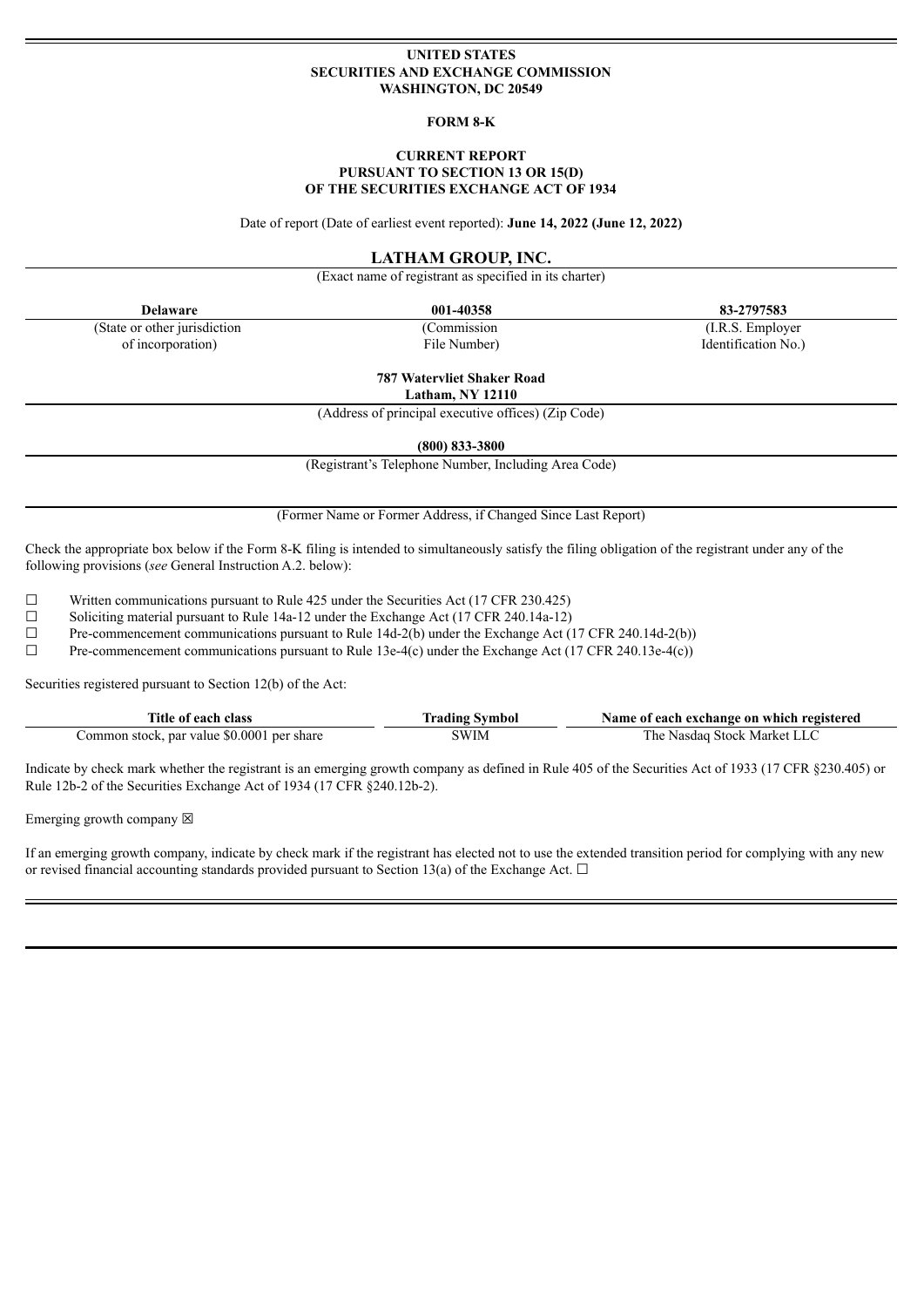## Item 5.02 Departure of Directors or Certain Officers; Election of Directors; Appointment of Certain Officers; Compensatory **Arrangements of Certain Officers.**

On June 14, 2022, Latham Group, Inc. (the "Company") (Nasdaq: SWIM) announced that in connection with the retirement of its Chief Financial Officer, J. Mark Borseth, the Company has appointed Robert L. Masson II as the Chief Financial Officer of the Company, effective as of July 11, 2022 (the "Effective Date").

From August 2018 until July 2022, Mr. Masson, age 53, was the Executive Vice President and Chief Financial Officer of Hypertherm, Inc., a U.S. based manufacturer of industrial cutting systems and software, where he led global finance, information technology and legal organizations. Prior to this, from 2016 to January 2018, he was Vice President of Finance at Flowserve Corporation (NYSE: FLS), a designer, manufacturer and servicer of fluid motion control solutions, where he was responsible for corporate financial planning and analysis and the company's global financial operations. From 2003 to 2016, Mr. Masson held various roles at Raytheon Company (NYSE: RTN), a provider of state-of-the-art electronics, sensing, and mission systems integration capabilities including: Chief Financial Officer, Intelligence, Surveillance and Reconnaissance Systems, Chief Financial Officer, Seapower Capability Systems and Chief Financial Officer, Civil Security and Response Programs and Advanced Technology. Mr. Masson served on active duty in the United States Navy as a Naval Aviator and Officer from 1992 until 2001. Mr. Masson currently serves on the board of directors of Tech-Etch Inc., an 100% Employee Owned company who creates parts, circuits, and EMI/RFI shielding products. He earned his bachelor's degree in economics from the United States Naval Academy and his MBA from Harvard Business School.

There are no arrangements or understandings between Mr. Masson and any other persons pursuant to which he was selected as Chief Financial Officer of the Company. Mr. Masson has no familial relationships with any executive officer or director of the Company. There have been no transactions in which the Company has participated and in which Mr. Masson had a direct or indirect material interest that would be required to be disclosed under Item 404(a) of Regulation S-K.

On June 9, 2022, Mr. Masson entered into an employment agreement with Latham Pool Products Inc., a wholly owned subsidiary of the Company, effective as of the Effective Date (the "Masson Employment Agreement"). The Masson Employment Agreement provides for a base salary of \$420,000 and a cash bonus of 60% of his base salary at target, based on achievement of performance targets; provided that the bonus for 2022 shall be guaranteed at not less than \$252,000. He will also be granted, as soon as reasonably practicable following the Effective Date, a one-time award of a number of restricted stock units with an equivalent value of \$315,000 on the date of the grant, with vesting over three years.

Mr. Masson will be eligible to participate in the Company's annual equity incentive plan and receive grants of equity or equity-based awards which may be options, subject to the terms and conditions of the Company's Omnibus Equity Incentive Plan and standard form of agreement. Mr. Masson's equity award for 2022 will be a number of options to purchase Company common stock with an equivalent value of \$378,000 on the date of the grant, vesting annually over four years, and commencing with the 2023 year, Mr. Masson will be granted equity awards with a target value of \$630,000 on the date of grant, vesting annually over four years and it is intended that such awards shall be grant of stock options; provided that the Company may determine to grant restricted stock or restricted stock units or other equity based awards.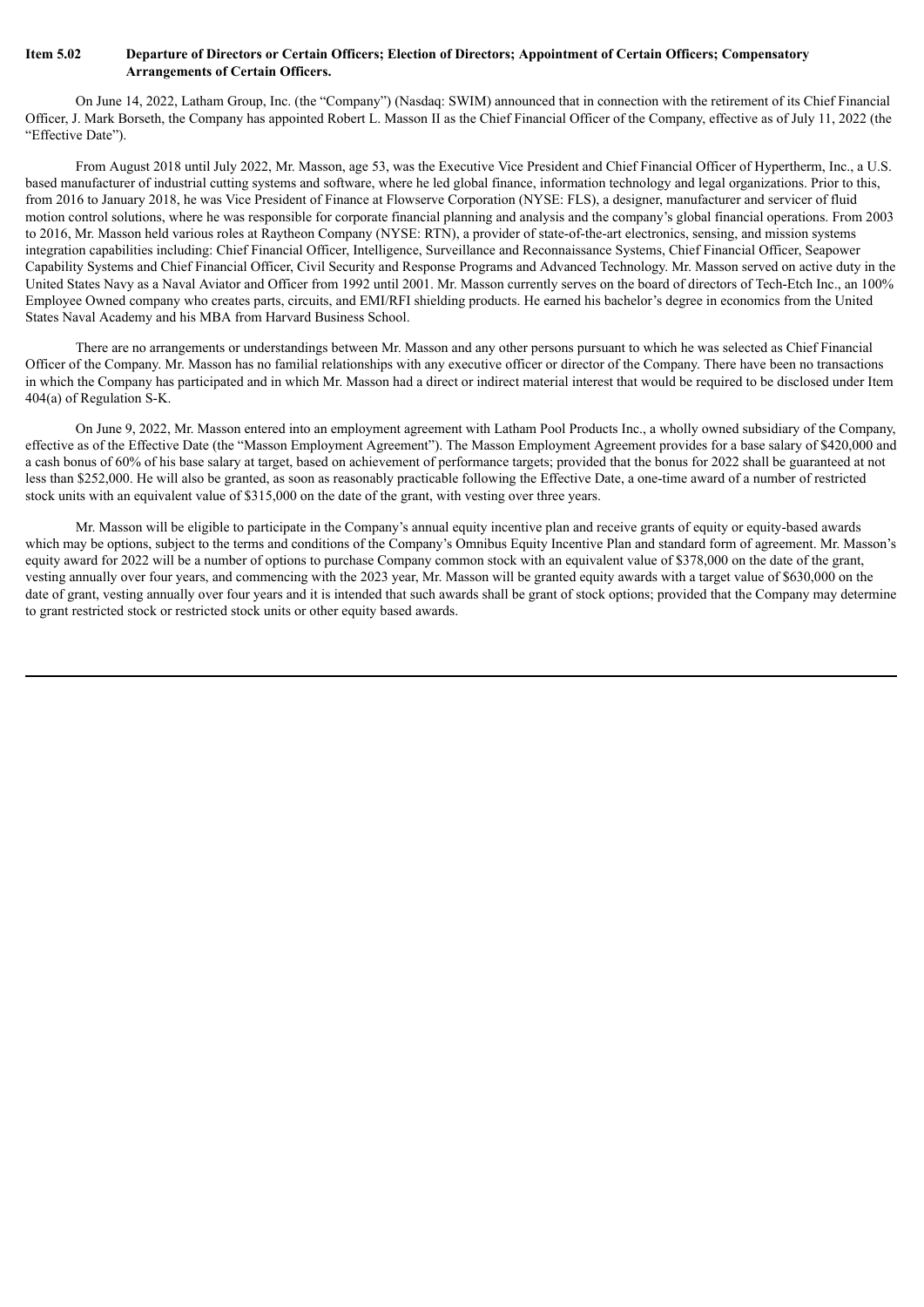Additionally, Mr. Masson will be eligible to participate in the Company's employee benefit plans and programs generally available to all employees. Mr. Masson will also be reimbursed for moving expenses of up to \$150,000 in connection with his relocation to the Latham, New York area during the 18 month period after the Effective Date. Mr. Masson will be eligible for other standard employee benefits.

If his employment is terminated by the Company without "cause" or he resigns for "good reason," in each case as set forth in the Masson Employment Agreement, then subject to the execution of a release of claims, Mr. Masson shall receive as severance pay (i) twelve months base salary payable in installments; (ii) continuation COBRA coverage for twelve months with the costs of the premiums shared in the same proportion as before the termination on the date of termination and (iii) payment of the cash bonus for the year prior to the year of termination to the extent earned, but not yet paid. In addition, Mr. Masson will be entitled to accrued benefits.

The Masson Employment Agreement contains other customary terms and conditions, including a two-year post-employment non-compete covenant, a two-year post-employment non-solicitation covenant and other nondisclosure of confidential information, intellectual property and nondisparagement provisions.

On June 14, 2022, the Company announced Mr. Borseth's plan to retire from his position as Chief Financial Officer of the Company, effective as of the Effective Date, and as a non-executive employee effective as of December 31, 2022. In connection with Mr. Borseth's retirement, he did not express any disagreement on any matter relating to the Company's operations, policies or practices.

In order to ensure a smooth transition, as of the Effective Date, Mr. Borseth will transition to the role of Strategic Advisor to the Company until December 31, 2022, at which point Mr. Borseth will cease to be an employee of the Company and any of its subsidiaries.

In connection with his transition, the Company entered into a retirement agreement with Mr. Borseth (the "Retirement Agreement"), pursuant to which Mr. Borseth will continue to receive his base salary as an employee through December 31, 2022 and he will be eligible to receive a bonus for 2022 to the extent earned based on performance for 2022, payable in 2023 at the same time bonuses are paid to active employees of the Company; provided that 75% of his target bonus shall be guaranteed. In addition, 106,606 shares of restricted stock of the Company that were scheduled to vest on December 27, 2022 will vest on such date, and the remainder of Mr. Borseth's unvested shares of restricted stock will be forfeited. The Company will pay 70% of the COBRA premiums for nine months. The payments and vesting under the Retirement Agreement are conditioned on a release of claims by Mr. Borseth in favor of the Company, as well as his continued compliance with his post-employment restrictive covenants.

The foregoing summary of the material terms of the Masson Employment Agreement, is subject to the full and complete terms of the Masson Employment Agreement, a copy of which will be filed as an exhibit to a future periodic report of the Company and is incorporated herein by reference.

The foregoing summary of the material terms of the Retirement Agreement, is subject to the full and complete terms of the Retirement Agreement, a copy of which will be filed as an exhibit to a future periodic report of the Company and is incorporated herein by reference.

A copy of the press release announcing the appointment of Mr. Masson and the retirement of Mr. Borseth is attached hereto as Exhibit 99.1 and incorporated herein by reference.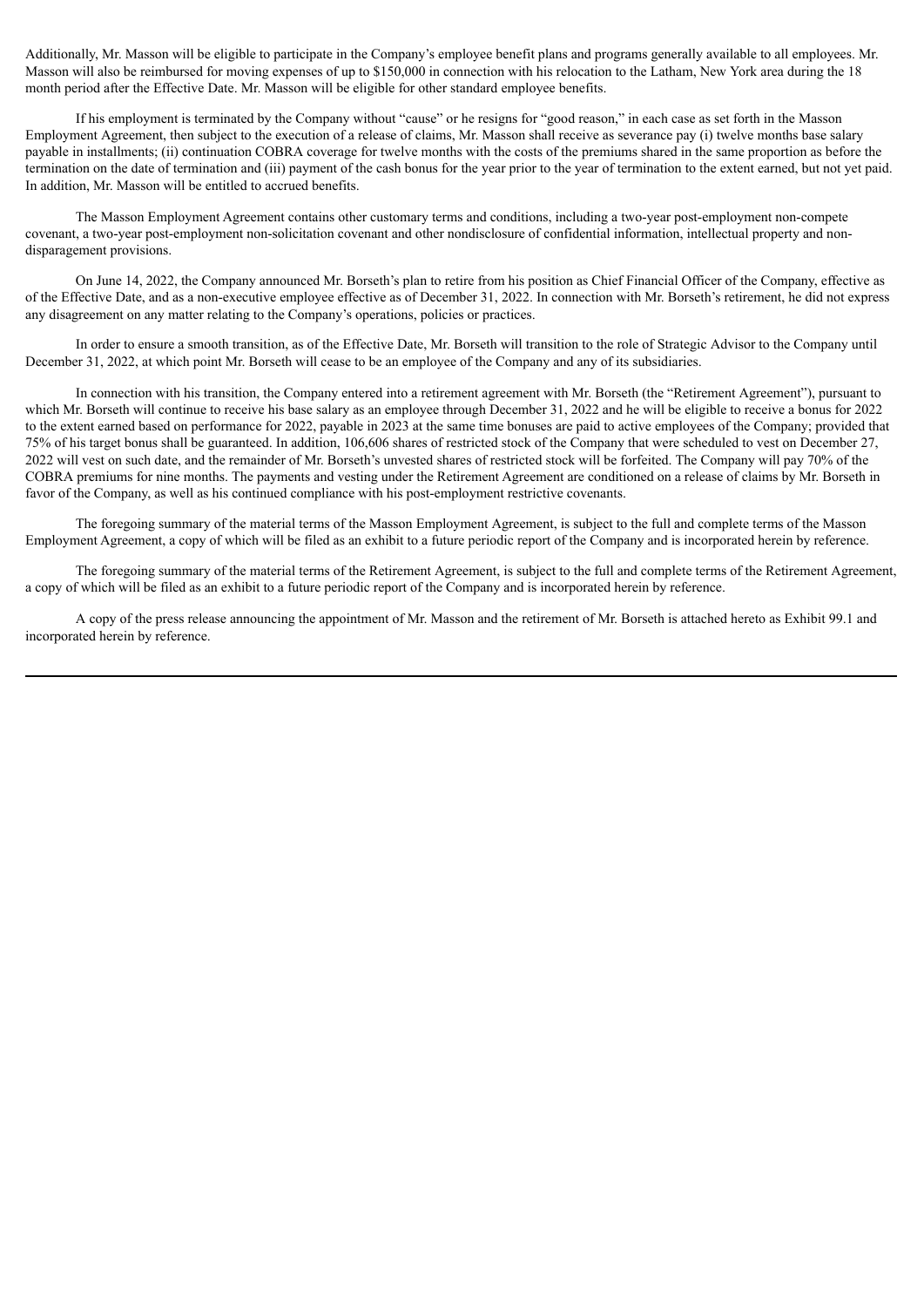## **Item 9.01 Financial Statements and Exhibits**

(d) Exhibits

| Exhibit No. | <b>Description</b>                                                                                                                    |
|-------------|---------------------------------------------------------------------------------------------------------------------------------------|
| 99.1        | Press release of Latham Group, Inc., dated June 14, 2022, announcing the appointment of Mr. Masson and the retirement of Mr. Borseth. |
| 104         | Cover Page Interactive Data File (embedded within the Inline XBRL document)                                                           |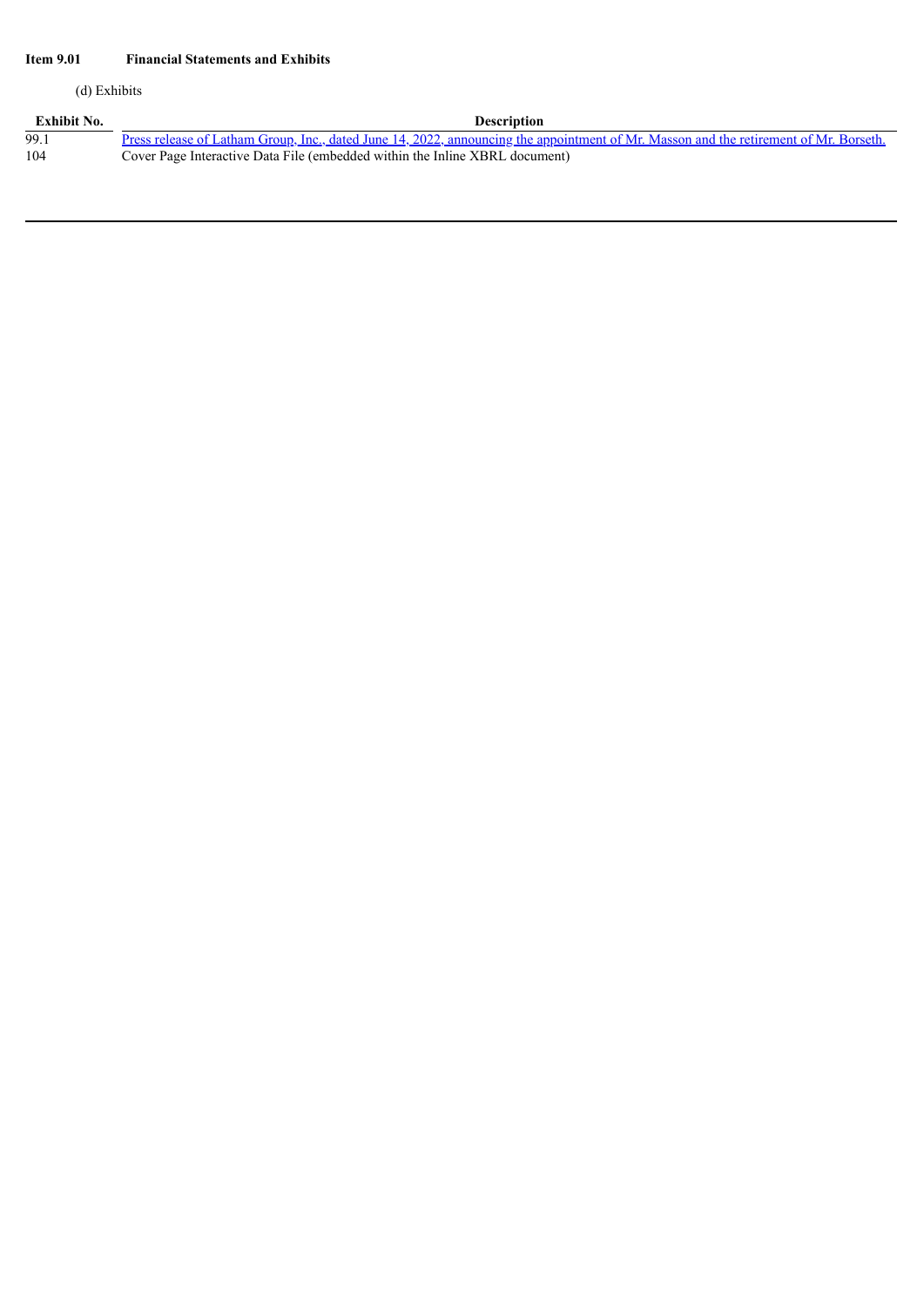## **SIGNATURES**

Pursuant to the requirements of the Securities Exchange Act of 1934, the registrant has duly caused this report to be signed on its behalf by the undersigned hereunto duly authorized.

Date: June 14, 2022

## **LATHAM GROUP, INC.**

By: /s/ Scott M. Rajeski

Name: Scott M. Rajeski Title: Chief Executive Officer and President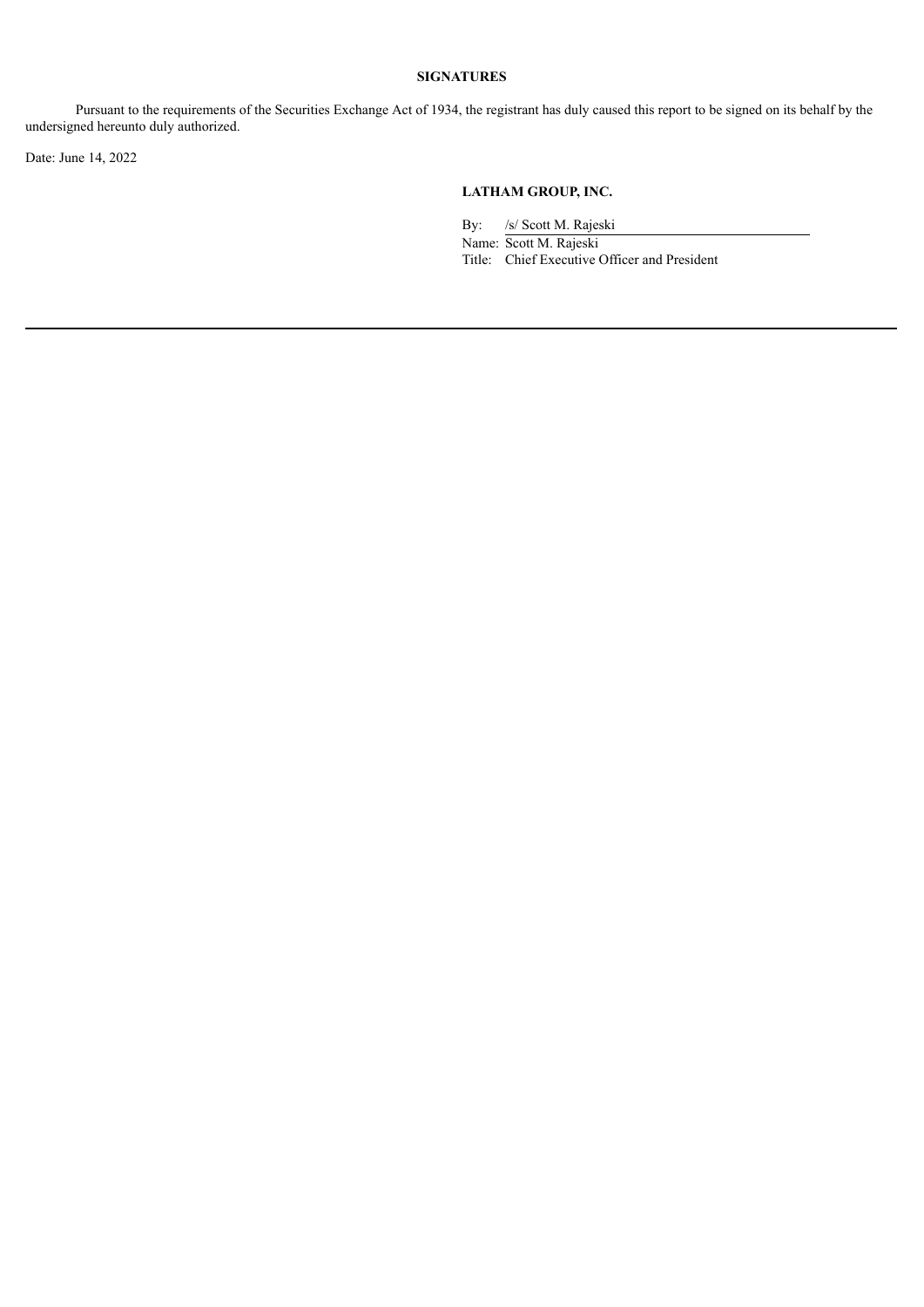## **Latham Group, Inc. Announces Chief Financial Officer Succession Plan**

#### *Mark Borseth to retire in December 2022*

### *Robert Masson to be named Chief Financial Officer*

<span id="page-5-0"></span>LATHAM, N.Y., June 14, 2022 (GLOBE NEWSWIRE) – Latham Group, Inc. ("Latham" or "the Company") (Nasdaq: SWIM), the largest, manufacturer and marketer of in-ground residential swimming pools in North America, Australia and New Zealand, today announced Mark Borseth's plans to retire from his position as Chief Financial Officer of the Company. Robert Masson, an accomplished finance executive with nearly 20 years of experience in aerospace and defense and the industrial sectors, has been named Latham's next Chief Financial Officer and will assume the responsibilities on July 11, 2022. Masson will report to Scott Rajeski, Latham President and Chief Executive Officer. Borseth will remain with Latham as a strategic advisor to the Company through December 31, 2022, to ensure a seamless transition.

"We are extremely pleased to welcome Rob Masson as Latham's next Chief Financial Officer," said Scott Rajeski, President and Chief Executive Officer. "Rob has a deep understanding of the industrial manufacturing industry and proven track record of managing and developing high-performing teams to deliver results and achieve strategic and financial objectives, making him an excellent fit for Latham during the next phase of our growth."

Mr. Rajeski continued, "Mark played an integral role in leading our company through our initial public offering last year, supporting our strategic planning and M&A activities and strengthening our organization by assembling a talented team of finance and accounting professionals. We are grateful to have benefited from Mark's leadership and expertise during a transformative moment in our company's history."

"It has been an honor to serve as CFO of Latham and work alongside Scott and the rest of the talented leadership team," said Mark Borseth. "I am proud of what we have built together, and believe the Company is well-positioned to continue to capitalize on the attractive dynamics of the pool industry and drive continued growth. Rob is an excellent choice for the role of CFO, and I look forward to working closely with him and the team from an advisory capacity to ensure a seamless transition."

Masson joins Latham from Hypertherm, Inc., a U.S. based manufacturer of cutting systems and software. He currently serves as Executive Vice President and Chief Financial Officer. In this role, Masson oversees Hypertherm's global financial, information technology and legal operations. Prior to Hypertherm, Masson was Vice President, Finance at Flowserve, where he led the company's operational finance, accounting and corporate financial planning and analysis teams. From 2003 to 2016, Masson served in various finance leadership roles at Raytheon, including CFO roles for several of Raytheon's business units. He started his career as a Lieutenant and Naval Aviator for the United States. Masson holds a Bachelor of Science degree in Economics from the United States Naval Academy and a Master of Business Administration from Harvard Business School.

### **About Latham Group, Inc.**

Latham Group, Inc., headquartered in Latham, NY, is the largest designer, manufacturer and marketer of in-ground residential swimming pools in North America, Australia and New Zealand. Latham has a coast-to-coast operations platform consisting of over 2,000 employees across over 30 facilities.